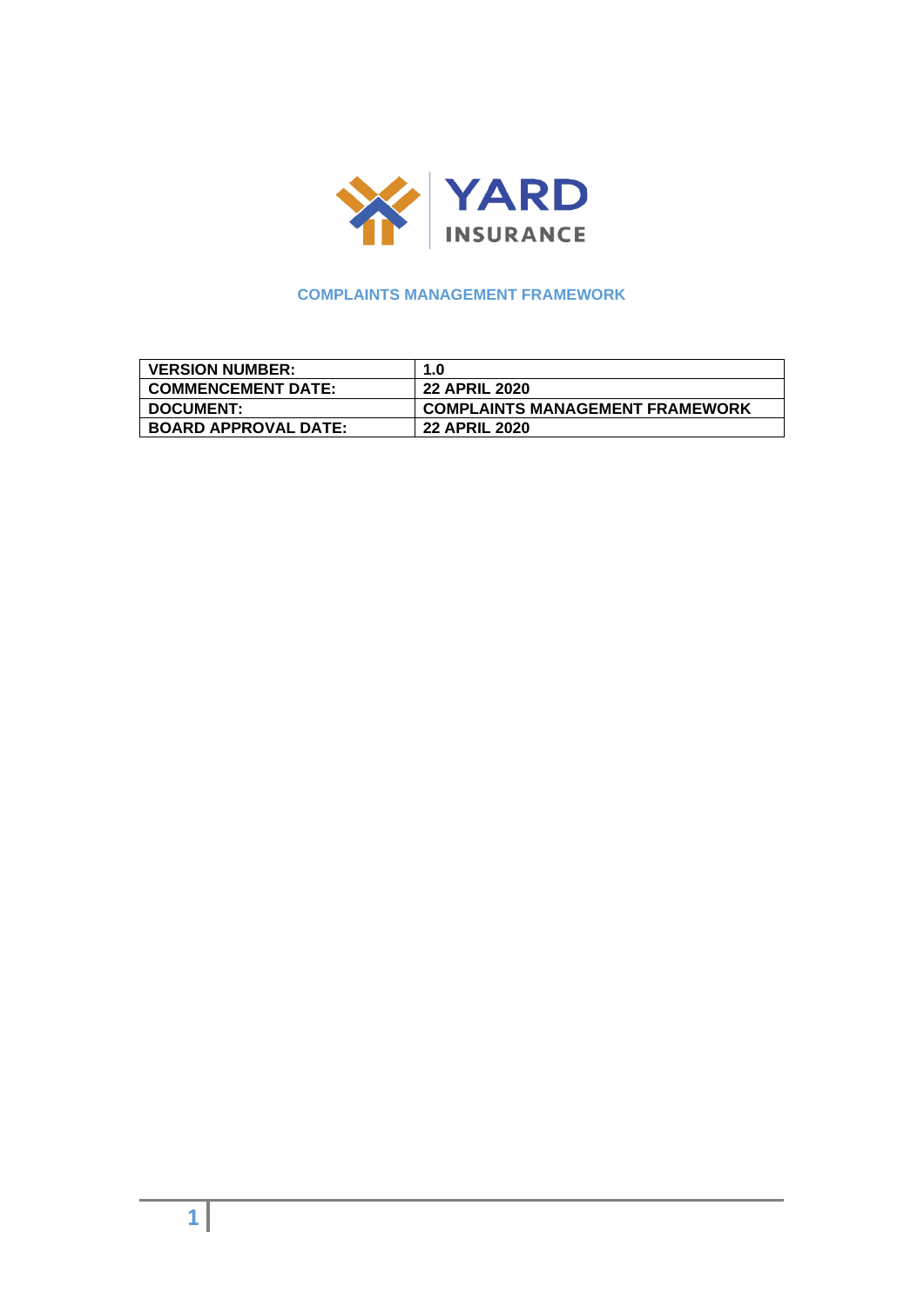Contents

| $\mathbf{1}$ . |                                                             |  |
|----------------|-------------------------------------------------------------|--|
| 2.             | ESTABLISHMENT OF THE COMPLAINTS MANAGEMENT FRAMEWORK 6      |  |
| 3.             |                                                             |  |
| 4.             |                                                             |  |
| 5.             |                                                             |  |
| 6.             |                                                             |  |
| 7.             |                                                             |  |
| 8.             |                                                             |  |
| 9.             | PROCESS FOR COMPLAINTS RELATING TO YARD BUSINESS PARTNERS 8 |  |
| 10.            |                                                             |  |
| 11.            |                                                             |  |
| 11.1           |                                                             |  |
| 11.2           |                                                             |  |
| 12.            |                                                             |  |
| 13.            |                                                             |  |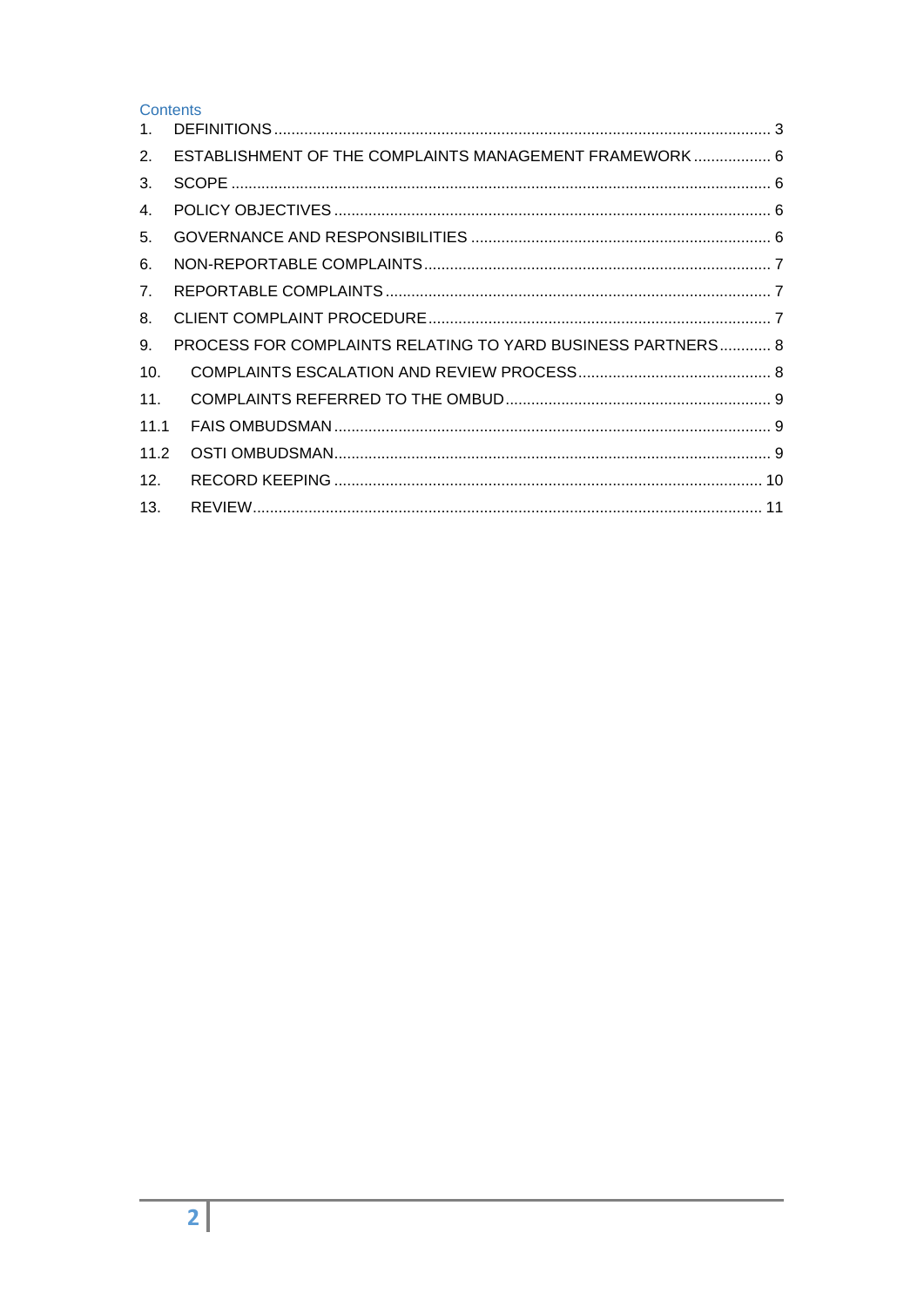# <span id="page-2-0"></span>**1. DEFINITIONS**

**"Advice"** means, subject to subsection (3)(a) of the FAIS Act, any recommendation, guidance, or proposal of a financial nature furnished, by any means or medium, to any client or group of clients -

- in respect of the purchase of any financial product; or
- in respect of the investment in any financial product; or
- on the conclusion of any other transaction, including a loan or cession, aimed at the incurring of any liability or the acquisition of any right or benefit in respect of any financial product; or
- on the variation of any term or condition applying to a financial product, on the replacement of any such product, or on the termination of any purchase of or investment in any such product, and irrespective of whether such advice
	- o is furnished during or incidental to financial planning in connection with the affairs of the client; or
	- $\circ$  results in any such purchase, investment, transaction, variation, replacement or termination, as the case may be, being effected; or
	- o results in the purchase by the Complainant of any product based on the advice;

**"Business Day"** means any day except a Saturday, Sunday or public holiday;

**"Business Partner"** means a person, legal entity or duly registered entity entering into an Agreement with Yard Insurance Limited to underwrite their own risks or those of connected third parties;

**"Compensation Payment"** means a payment, whether in monetary form or in the form of a benefit or service, by or on behalf of Yard Insurance Limited to a Complainant to compensate the Complainant for a proven financial loss incurred as a result of Yard Insurance Limited's contravention, non-compliance, action, failure to act, or unfair treatment forming the basis of the complaint, where Yard Insurance Limited accepts liability for having caused the loss concerned, but does not include the following:-

- a) Goodwill Payment;
- b) payment contractually due to the Complainant in terms of a policy; or
- c) refund of an amount paid by or on behalf of the Complainant to Yard Insurance Limited where such payment was not contractually due;
- d) and includes any interest on late payment of any amount referred to in (b) or (c) above;

**"Complainant**" means a person who submits a complaint and includes –

- (a) Business Partners;
- (b) intermediaries;
- (c) service providers;
- (d) the policyholder or the policyholder's successor in title;
- (e) a potential policyholder whose dissatisfaction relates to the relevant application, approach, solicitation or advertising or marketing material, who has a direct interest in the agreement, policy or service to which the complaint relates; or
- (f) a person acting on behalf of a person referred to in (a) to (e);

**"Complaint"** means an expression of dissatisfaction by a person to Yard Insurance Limited or its Service Providers in respect of a service provided or offered by Yard Insurance Limited which indicates or alleges, regardless of whether such an expression of dissatisfaction is submitted together with or in relation to a Policyholder Query, that:

–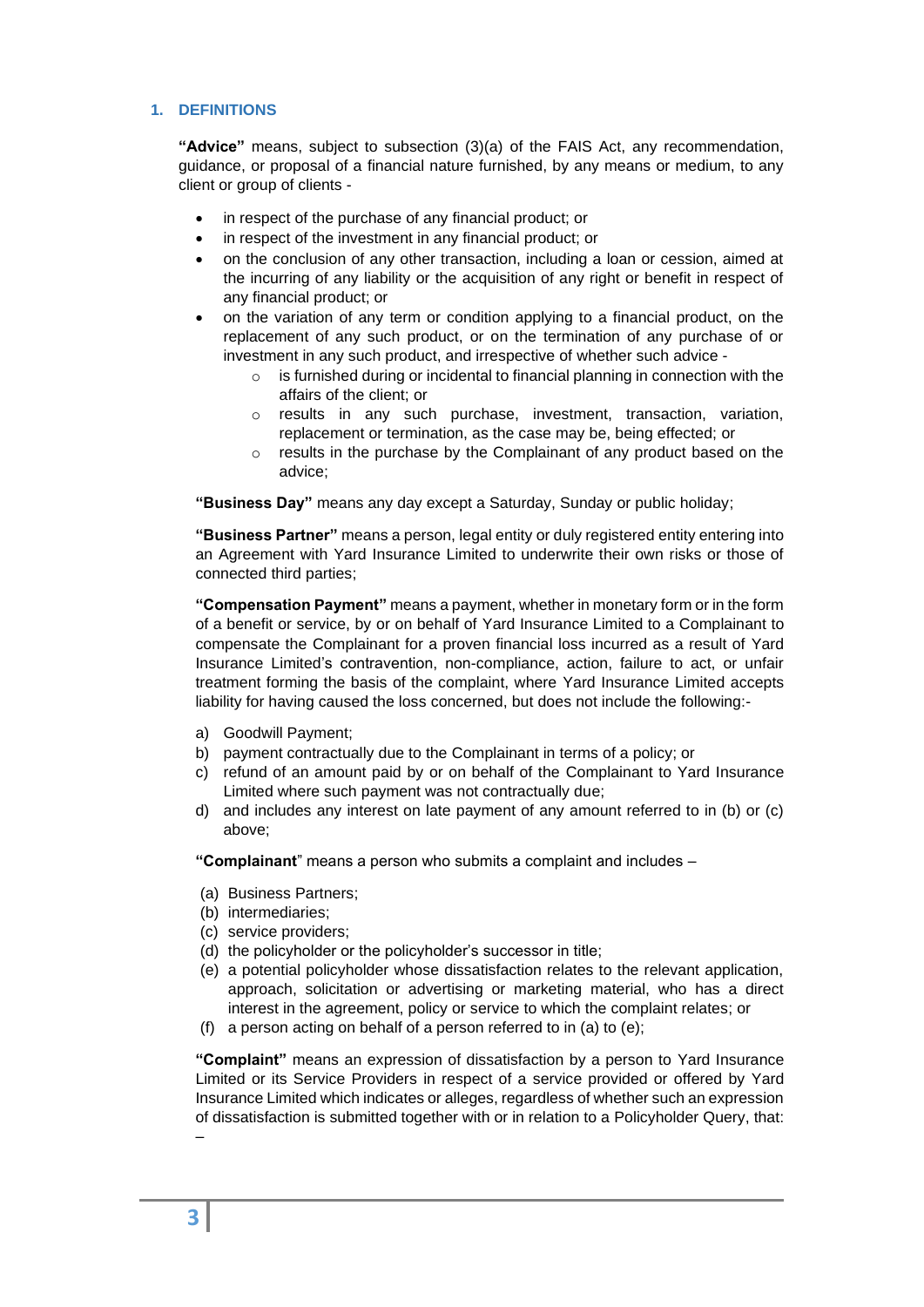- a) Yard Insurance Limited or its Service Provider(s) or its Representative has contravened or failed to comply with an agreement, a law, a rule, or a code of conduct which is binding on Yard or to which it subscribes;
- b) Yard Insurance Limited or its Service Provider's maladministration or wilful or negligent action or failure to act, has caused the person harm, prejudice, distress or substantial inconvenience;
- c) Yard Insurance Limited or its Service Provider has treated the person unfairly;

**"Complaints Management"** means the management of the entire lifecycle of a Complaint which includes the following -

- a) the ease of process for the client to lodge complaints and the associated communication;
- b) the way Complaints are handled, recorded, resolved and quality controlled;
- c) the way people involved in the Complaints Management processes are managed and trained;
- d) the way decisions are made;
- e) the way clients' trust is restored;
- f) the way the Reports are compiled and analysed; and ultimately
- g) the way Yard Insurance Limited learns from the feedback gleaned from complaints and takes corrective and proactive action accordingly;

**"Complaints Handling"** means the process of attending to and resolving complaints including ongoing interaction with Complainants. It is expected that this process meets certain minimum standards;

**"Complaints Review and Escalation Process"** means the system and procedures established and maintained by Yard Insurance Limited for the resolution of Reportable Complaints lodged against Yard by Complainants;

**"Evidence"** means the information Yard Insurance Limited, or its Service Provider has obtained in order to review, adjudicate and resolve a Complaint and shall include all information submitted and shall be stored and recorded in any other repositories for storing and recording information. This shall include, but is not limited to, administration documentation, sales and other recordings, application forms, policy documentation, premium payment history etc;

**"FAIS Act"** means the Financial Advisory and Intermediary Services Act, 2002 (Act No. 37 of 2002);

**"FAIS Complaint"** means a specific complaint, submitted by a Complainant to the FAIS Ombudsman or to Yard Insurance Limited for purposes of resolution by Yard Insurance Limited, relating to a financial service rendered by Yard Insurance Limited or its Representative to the Complainant on or after the date of commencement of the FAIS Act, and in which complaint it is alleged that Yard Insurance Limited or its Representative has -

- contravened or failed to comply with a provision of the FAIS Act and that as a result thereof the Complainant has suffered or is likely to suffer financial prejudice or damage;
- wilfully or negligently rendered a financial service to the Complainant which has caused prejudice or damage to the Complainant, or which is likely to result in such prejudice or damage; or
- has treated the Complainant unfairly;

**"Goodwill Payment"** means a payment, whether in monetary form or in the form of a benefit or service, by or on behalf of Yard Insurance Limited to a Complainant as an expression of goodwill aimed at resolving a Complaint, where Yard Insurance Limited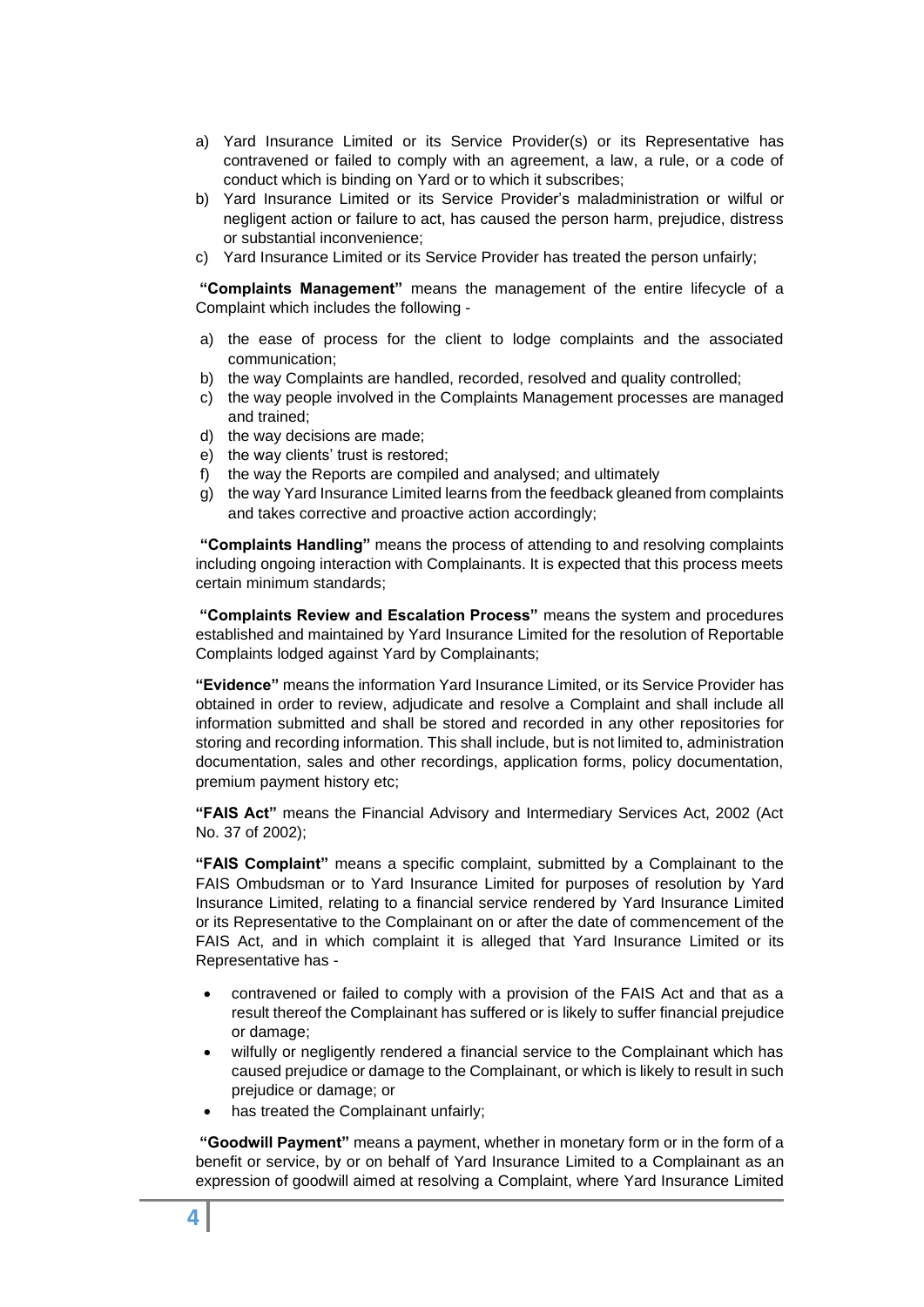does not accept liability for any financial loss to the Complainant as a result of the matter complained about;

**"OSTI"** refers to the Ombudsman for Short Term Insurance;

**"Policyholder Query"** means a request to Yard Insurance Limited or its Service Provider by or on behalf of a policyholder, for information regarding Yard Insurance Limited's or its Representative's policies, services or related processes, or to carry out a transaction or action in relation to any such policy or service;

**"Rejected"** in relation to a Complaint means that a Complaint has not been Upheld and Yard Insurance Limited regards the Complaint as finalised after advising the Complainant that it does not intend to take any further action to resolve the Complaint and includes Complaints regarded by Yard Insurance Limited as unjustified or invalid, or where the Complainant does not accept or respond to Yard Insurance Limited's proposals to resolve the Complaint;

**"Reports (or reporting)"** means any periodic or ad-hoc reports (and related documents) which shall be used for analysis, monitoring, submissions to regulatory authorities, and the making of recommendations to the business;

**"Reportable Complaint"** means any complaint other than a complaint that has been

- a) Upheld immediately by the person who initially received the Complaint;
- b) Upheld within Yard Insurance Limited's ordinary processes for handling Policyholder Queries in relation to the type of policy or service complained about, provided that such process does not take more than five business days from the date the Complaint is received; or
- c) submitted to or brought to the attention of Yard Insurance Limited in such a manner that Yard Insurance Limited does not have a reasonable opportunity to record such details of the Complaint as may be prescribed in relation to Reportable Complaints;

**"Representative"** means Yard Insurance Limited staff members or an agent who solicits, negotiates or effects contracts of insurance, and provides service to the policyholder for or on behalf of Yard Insurance Limited and can also handle insurance for Yard Insurance Limited's Business Partners, generally selling insurance of various kinds, usually for a commission on the premium payments;

**"Service Provider"** means another person or legal person, business or organisation with whom Yard Insurance Limited has an arrangement in relation to the marketing, distribution, administration or provision of such products or services, regardless of whether or not such other person is the agent of Yard Insurance Limited;

**"Upheld"** means that a Complaint has been finalised in that –

- a) the Complainant has explicitly accepted that the matter is fully resolved; or
- b) it is reasonable for Yard Insurance Limited to assume that the Complainant has so accepted; and all undertakings made by Yard Insurance Limited to resolve the complaint have been met or
- c) the Complainant has explicitly indicated its satisfaction with any arrangements to ensure such undertakings made by Yard Insurance Limited to resolve the complaint have been met within a time acceptable to the Complainant;

"**Yard**" means Yard Insurance Limited, registration number 1997/006545/06, a limited liability public company duly incorporated in the Republic of South Africa.

-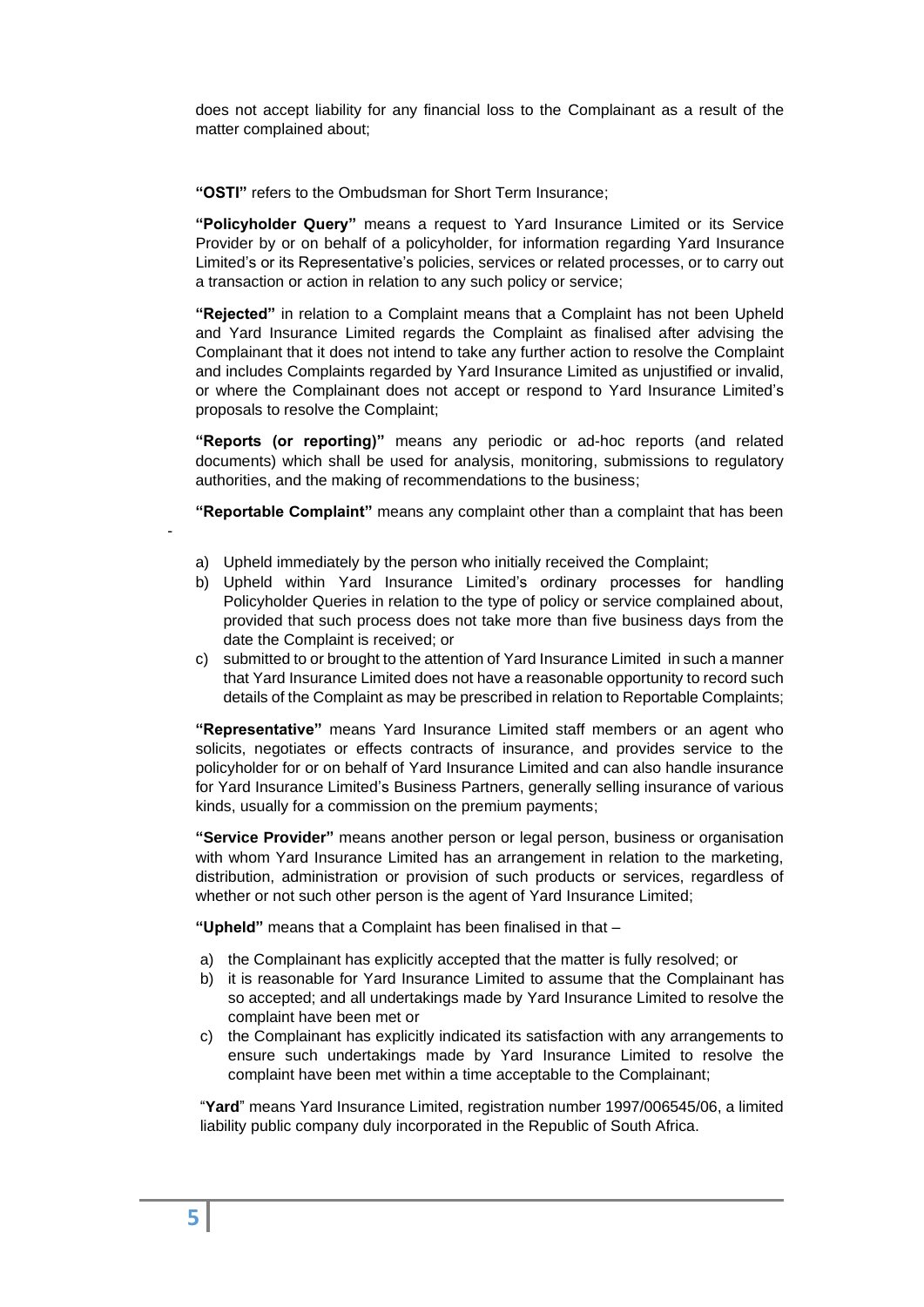## <span id="page-5-0"></span>**2. ESTABLISHMENT OF THE COMPLAINTS MANAGEMENT FRAMEWORK**

Yard Insurance Limited (hereinafter referred to as Yard) has established and maintains a Complaints Management framework to ensure the fair treatment of Complainants that –

- is proportionate to the nature, scale and complexity of the business and risks;
- is appropriate for the business model, policies, services, policyholders, and beneficiaries of Yard,
- enables Complaints to be considered after taking reasonable steps to gather and investigate all relevant information and circumstances, with due regard to the fair treatment of Complainants; and
- does not impose unreasonable barriers to Complainants.

To achieve the above, Yard has established this framework which outlines Yard's commitment towards the fair, transparent and effective resolution of Complaints.

#### <span id="page-5-1"></span>**3. SCOPE**

This framework serves to provide principles to guide the way Complaints will be managed within Yard and formalises practices required for the Complaint Management process. The Financial Services Conduct Authority (FSCA), through various legislative provisions, has set specific requirements that Yard needs to adhere to.

FSCA has also adopted a Treating Customers Fairly (TCF) framework to promote fair treatment of financial customers under the "Twin Peaks" model of financial sector regulation. The TCF framework was put in place to ensure fairness outcomes for financial services.

It is recommended that agreements with outsourced Business Partners that have any part to play in the Complaints handling or resolution or record keeping process, state minimum standards necessary for Complaints Management.

## <span id="page-5-2"></span>**4. POLICY OBJECTIVES**

This framework aims to ensure that we handle Complaints consistently, fairly, efficiently, and effectively. Our Complaint Management system is intended to:

- make Complaints reporting accessible, convenient and visible to customers on all key documents provided to them as well as on our website;
- take reasonable steps to gather and investigate all relevant information and circumstances when handling Complaints;
- ensure that there is no bias when handling Complaints so that principles of fairness and objectivity are Upheld;
- enable us to respond to issues raised by customers making Complaints in a timely and cost-effective way;
- boost public confidence in our administrative process;
- maintain the confidentiality of customers' personal information and comply with the relevant legislation to ensure that internal controls are in place;
- provide information that can be used by us to deliver quality improvements in our services and Complaint handling process;
- protect and enhance Yard reputation; and
- ensure that Complaints are resolved in a timeous manner.

## <span id="page-5-3"></span>**5. GOVERNANCE AND RESPONSIBILITIES THE BOARD**

The Board shall be overall responsible for ensuring an effective Complaints management process and will therefore oversee and approve the effectiveness and implementation of this framework. The internal Complaints Review and Escalation Process is delegated by the Board and any queries relating to the process must be directed to same.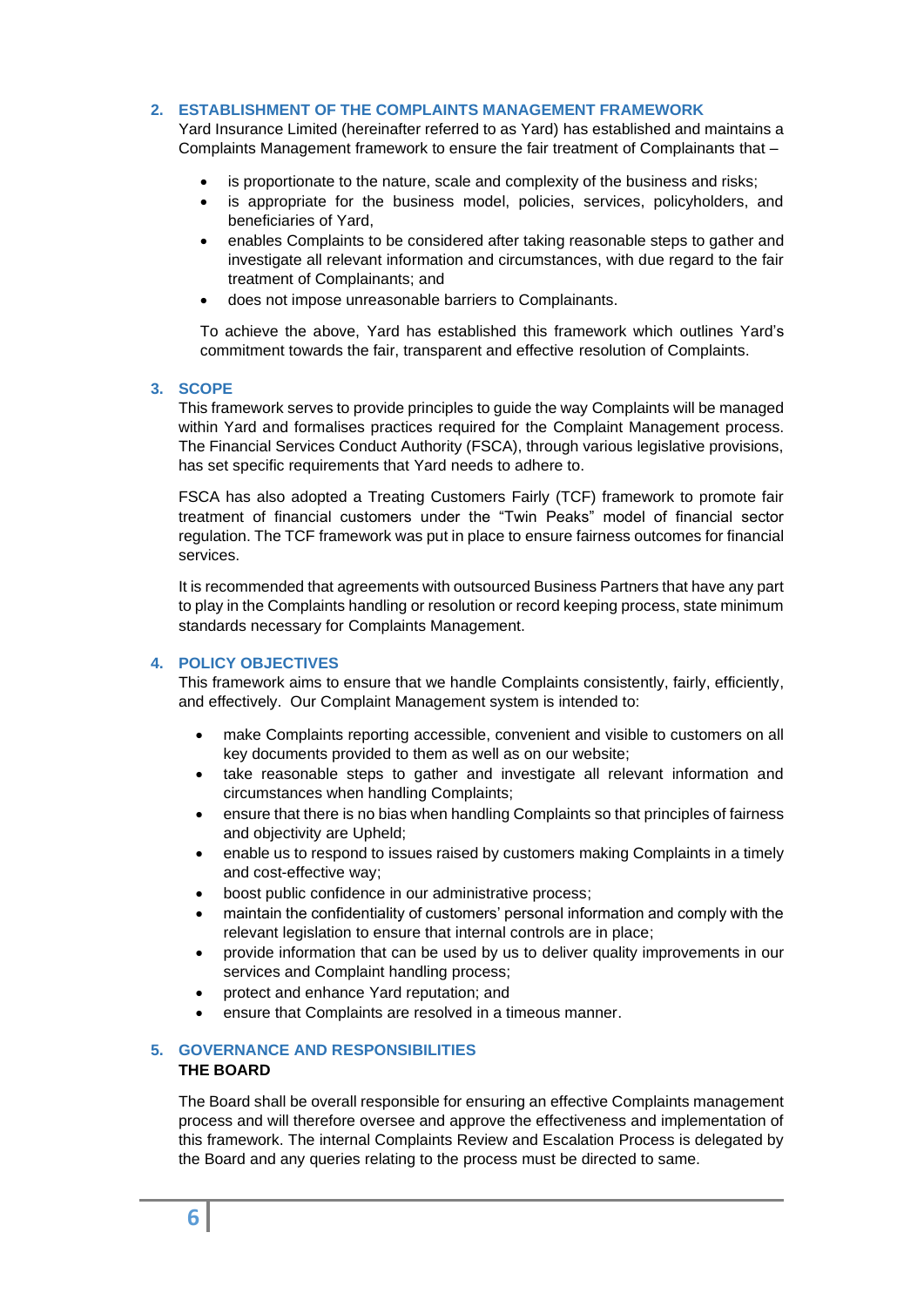## **THE AUDIT AND RISK COMMITTEE (ARC)**

ARC must approve changes and monitor adherence to this framework. ARC shall also be responsible for ensuring that all individuals who have responsibilities under this framework fulfil them in a timely and diligent manner.

## **EXECUTIVE COMMITTEE (EXCO)**

Its main responsibility is to approve, oversee and recommend the framework for further approval by ARC to ensure the effectiveness of this framework.

## <span id="page-6-0"></span>**6. NON-REPORTABLE COMPLAINTS**

Non-reportable complaints include all Complaints that do not qualify as "Reportable Complaints". Non-reportable complaints will be dealt with by the Client Care Consultant or Intermediary or Administrator as first point of contact whose details are in the Disclosure Document (Annexure to insurance policy).

## <span id="page-6-1"></span>**7. REPORTABLE COMPLAINTS**

All Reportable Complaints are accurately categorised, recorded and reported according to the following categories -

- 7.1 design of a policy or related service (incl. premiums or other fees or charges)
- 7.2 information provided to policyholders
- 7.3 advice
- 7.4 policy performance
- 7.5 service to policyholders (including Complaints relating to premium collection or lapsing of policies)
- 7.6 policy accessibility, changes, or switches
- 7.7 Complaints handling
- 7.8 Complaints relating to insurance risk claims, including non-payment of claims and
- 7.9 other Complaint categories relevant to our business model, policies, services and policyholder base.

Additional categories of Complaints will be considered which may be relevant to the business model, policies, services, and policyholder base.

## <span id="page-6-2"></span>**8. CLIENT COMPLAINT PROCEDURE**

- 8.1 If a client has any query or Complaint about their policy or are in any way unhappy with the service that they have received, they can refer to the Disclosure Document which is an annexure to the insurance policy. This Disclosure Document provides information about the Client Care Consultant or Intermediary or Administrator who is the first point of contact if they have a query or a Complaint.
- 8.2 If the complaint is not resolved or is not satisfactorily addressed by the Client Care Consultant or Intermediary or Administrator, the Complainant may contact Yard's Complaints Department on [yardcomplaints@yardinsurance.co.za](mailto:yardcomplaints@yardinsurance.co.za) and or on the phone number on the website or by completing the form on the Yard website.
- 8.3 On receipt of a Complaint through the website, the Complaints Department will issue an acknowledgement of receipt which will be sent to the Complainant within **2 (two) business days** and the acknowledgement will contain the following information:
	- contact details of the person or department that will be handling the Complaint;
	- indicative timelines for addressing the Complaint;
	- details of the internal Complaints Escalation and Review Process if the Complainant is not satisfied within the indicative timeline provided; and
	- details of escalation of Complaints to the office of OSTI or a relevant ombudsman where applicable.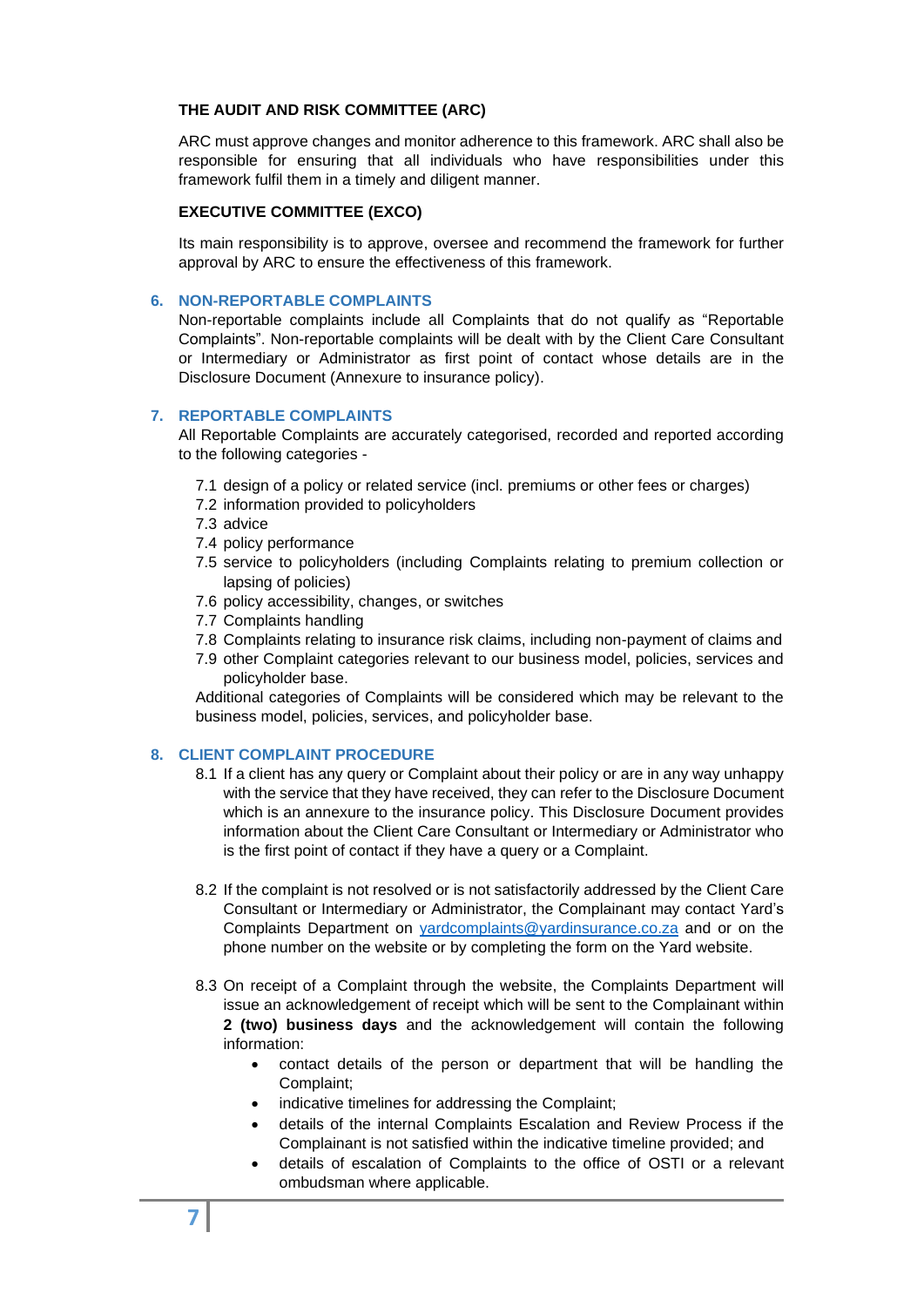- 8.4 A decision will be made on each Complaint as soon as is reasonably possible within a period not exceeding a maximum of **15 working days** after taking reasonable steps to gather and investigate all relevant and appropriate information and circumstances, with due regard to the fair treatment of Complainants.
- 8.5 Each Complainant must be kept adequately informed of
	- The progress of their Complaint;
	- Causes of any delay in the finalisation of a Complaint and revised timelines
- 8.6 A written response will be sent to a Complainant or their authorised representative once the Complaint is finalised.
- 8.7 Where a Complaint is Upheld, any commitment to make a Compensation Payment, Goodwill Payment or to take any other action will be carried out without undue delay and within any agreed timeframes.
- 8.8 Where a Complaint is Rejected, the Complainant will be provided with clear and adequate reasons for the decision and be informed of the escalation or review process, including how to use it and any relevant time limits namely -
	- Details of information required from Complainants
	- Where, how and to whom the Complaints and related information must be submitted
	- Expected turnaround times in relation to Complaints
	- Any other relevant responsibilities of Complainants

# <span id="page-7-0"></span>**9. PROCESS FOR COMPLAINTS RELATING TO YARD BUSINESS PARTNERS**

Yard will ensure that each of its Service Providers or Business Partners has adequate complaints management processes in place to ensure the accurate recording of all Reportable Complaints and the fair treatment of Complainants including an obligation on the Business Partner or Service Provider to submit complaints data to Yard so as to allow Yard to analyse and aggregate Complaints;

Complaints received directly by Yard pertaining to a Service Provider or Business Partner will be referred to the Business Partners or Service Providers for resolution within 48 business hours after receipt;

As a management tool, Yard will identify trends in Complaints received with regards to a particular product and or services and align business practices with its Business Partners accordingly to address the concerns raised where applicable.

## <span id="page-7-1"></span>**10. COMPLAINTS ESCALATION AND REVIEW PROCESS**

If the Complaints Department is unable to satisfactorily resolve such Complaint, the Complaint will be escalated to the Complaints Adjudicator. The Complainant maybe requested to resubmit the Complaint in writing together with any required documentation which will then be addressed by the Complaints Adjudicator who is a Key Individual within Yard.

The Complaints Adjudicator will acknowledge receipt of the Complaint escalation within **48 hours** from the day of receipt of the Complaint and may request the following -

- Details of information required from referrer;
- Where, how and to whom the Complaints and related information must be submitted;
- Expected turnaround times to finalise the Complaint escalation or review;
- Any other relevant responsibilities of the referrer.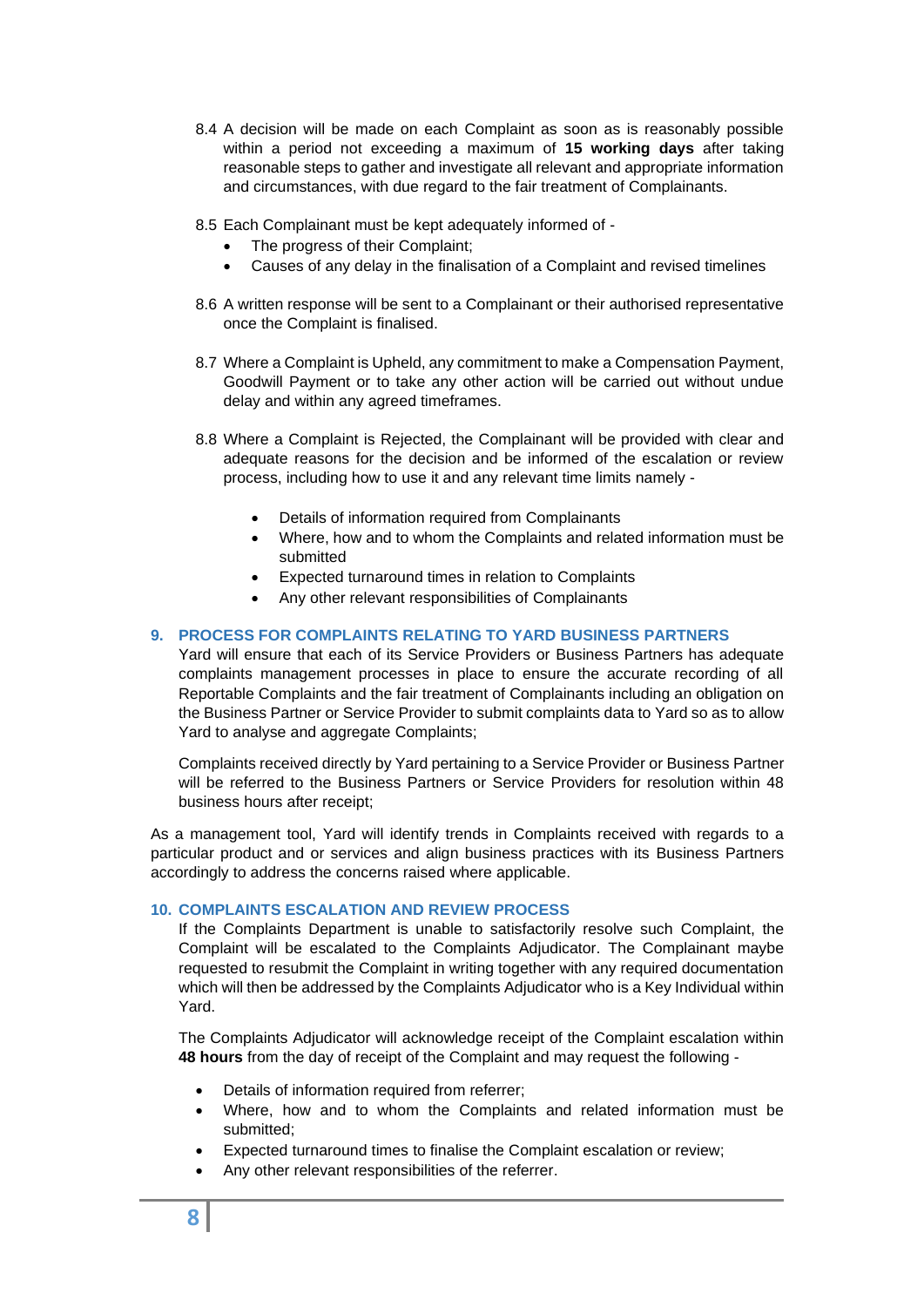- The Adjudicator will inform the referrer of the outcome of the referral within **15 working days** after receipt.
- The Adjudicator will make decisions that are impartial and will always ensure fair treatment of customers.

The Adjudicator will send a written correspondence/report to the Complainant informing the Complainant of his or her rights in terms of the relevant FAIS legislation or any other applicable legislation if they are not satisfied with the decision of the Adjudicator.

#### <span id="page-8-0"></span>**11. COMPLAINTS REFERRED TO THE OMBUD**

Yard will provide the Complainant with a written report regarding the investigation and the outcome thereof as well as the contact details of the relevant Ombudsman which are also on the Disclosure Document. The details of the relevant Ombudsman services are also available on the company website.

#### <span id="page-8-1"></span>**11.1 FAIS OMBUDSMAN**

Where a Complainant remains unreasonable in the opinion of Yard, and /or rejects any reasonable offer made by Yard, this will be communicated to the FAIS Ombudsman. Their contact details are as follows: -

#### **Telephone: 012 470 9080 E-Mail: info@faisombud.co.za Fax: 012-348-3447 Website: [www.faisombud.co.za](http://www.faisombud.co.za/)**

Any offer made that is accepted by the Complainant must also be communicated to the FAIS Ombudsman by Yard.

For a Financial Services Providers complaint, Complainant can approach the office of FAIS Ombudsman within six (6) months of the date of the final correspondence from Yard who have 6 weeks in which to respond to a complaint received from the FAIS Ombudsman.

Yard is a Financial Service Provider and in terms of the FAIS Act, a Complaint must relate to a financial service rendered by Yard to the Complainant, in which it is alleged that Yard -

- $\triangleright$  has contravened or failed to comply with the FAIS Act and that as a result thereof the Complainant has suffered or is likely to suffer financial prejudice or damage;
- $\triangleright$  has wilfully or negligently rendered a financial service to the Complainant which has caused prejudice or damage to the Complainant or which is likely to result in such prejudice or damage;
- $\triangleright$  or has treated the Complainant unfairly.

FAIS Complaints must be submitted in writing and must contain all relevant information, and copies of all relevant documentation must be attached thereto.

Yard will comply with external communication and reporting to the Financial Services Conduct Authority ("FSCA") on an annual basis in respect of all FAIS Complaints received for the reporting period, or as requested by the FSCA.

#### <span id="page-8-2"></span>**11.2 OSTI OMBUDSMAN**

Yard shall ensure that the Complaint is handled in accordance with Policyholder Protection Rules ("PPR") and the guidelines and definitions stipulated in the Terms of Reference for the OSTI, respectively.

The contact details for OSTI are: -

**Website:** www.osti.co.za **Email address:** info@osti.co.za

**Telephone number:** 011 726 8900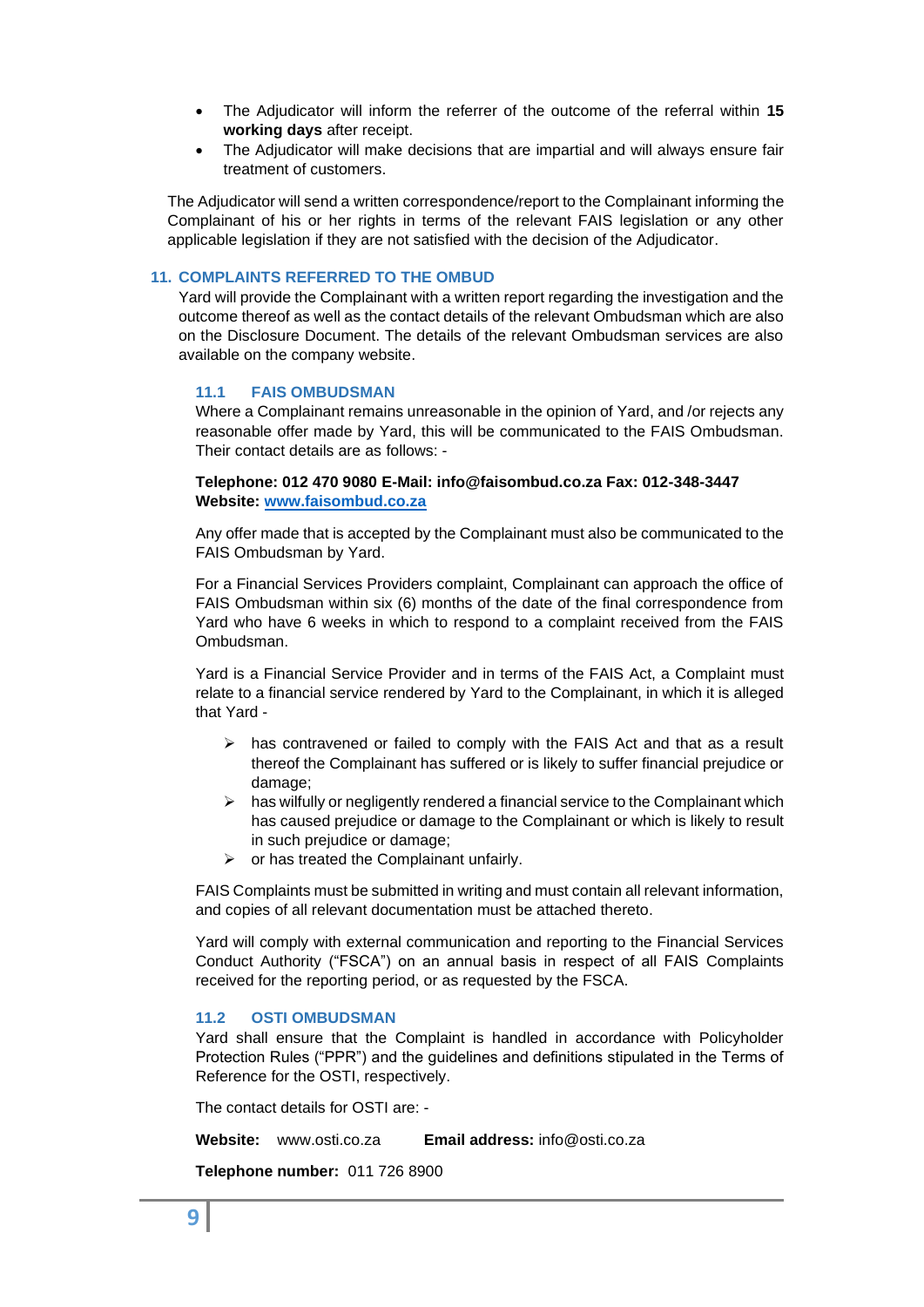#### **Mail**

The Ombudsman for Short-term Insurance

PO Box 32334

Braamfontein 2017

Specifically, turnaround times for resolving Complaints and the quality standards applied to such Ombudsman Complaints must adhere to the stipulations and requirements prescribed by the OSTI as applicable.

When handling Ombudsman complaints, the responsible officials will request comprehensive information and related documentation from Yard or Business Partner intermediary or administrator to ensure that all relevant facts are properly considered in the resolution of the Complaint.

The OSTI submits Complaints directly to Yard or its respective cell. Responses are to be directed to the office of the OSTI unless directed by the office of the OSTI to respond directly to the Complainant. Details of the decision together with all supporting documentation must be submitted back to the OSTI within **2 weeks** from the date of submission.

Although Yard will comply with any decision made by OSTI, this does not preclude Yard from appealing any ruling made by OSTI against it.

#### <span id="page-9-0"></span>**12. RECORD KEEPING**

Yard shall ensure accurate, efficient, and secure recording of Complaints related information. The following shall be recorded in respect of each Reportable Complaint namely: -

(a) all relevant details of the Complainant and the subject matter of the Complaint;

- (b) copies of all relevant Evidence, correspondence and decisions;
- (c) the Complaint categorisation and;

(d) progress and status of the Complaint, including whether such progress is within or outside any set timelines.

Yard shall maintain the following data in relation to categorised Reportable Complaints on an ongoing basis -

(a) number of Complaints received;

(b) number of Complaints Upheld;

(c) number of Rejected Complaints and reasons for the rejection;

(d) number of Complaints escalated by Complainants to the internal Complaints Review and Escalation Process;

(e) number of Complaints referred to an Ombudsman and their outcome;

(f) number and amounts of Compensation Payments made;

(g) number and amounts of Goodwill Payments made; and

(h) total number of Complaints outstanding.

Using the Complaints information recorded, Yard shall scrutinise and analyse on an ongoing basis and utilise to manage conduct risks and effect improved outcomes and processes for its policyholders, and to prevent recurrences of poor outcomes and errors.